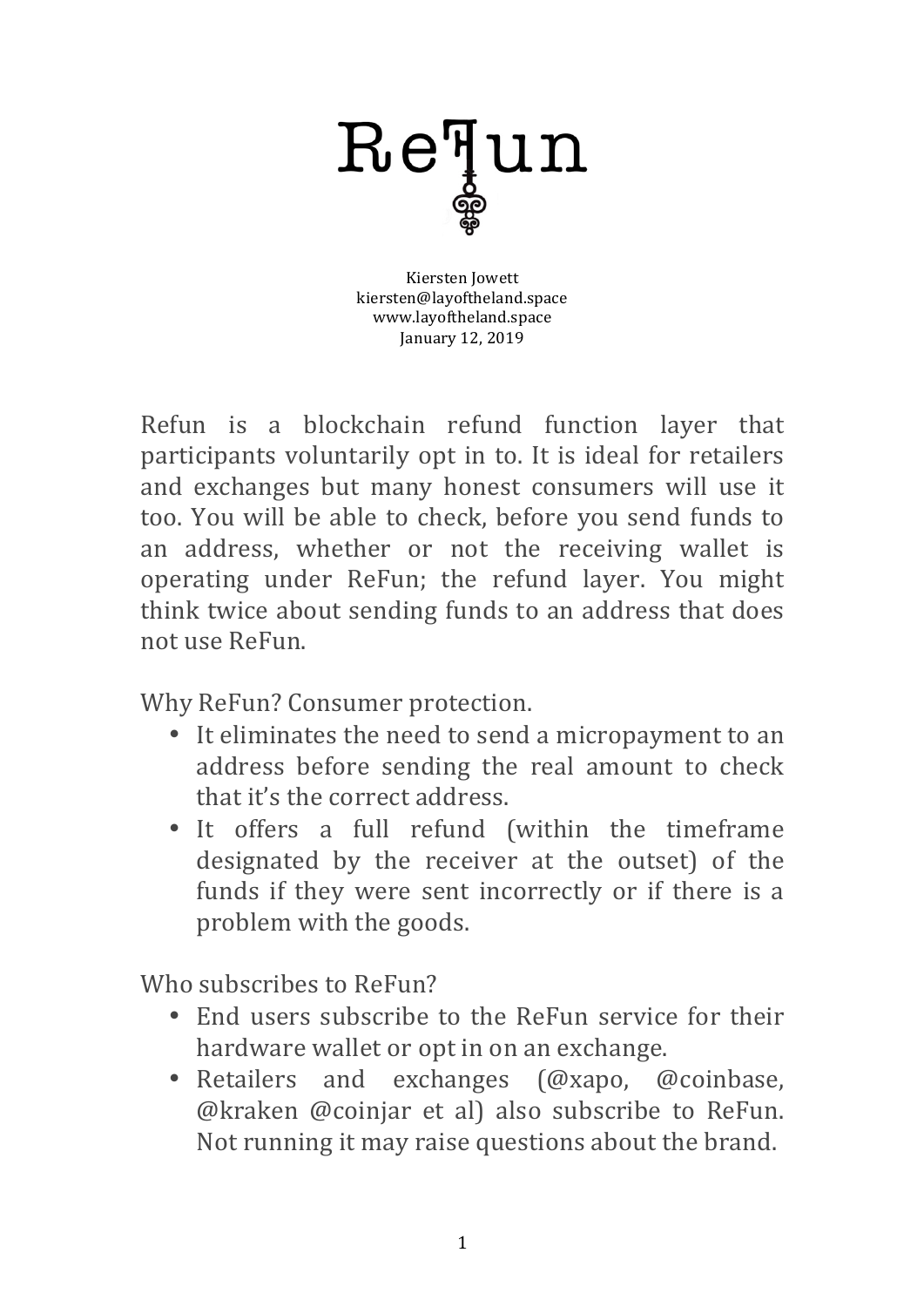To begin, ReFun may be a centralised, opt-in service provided by a middleman (someone like @Ledger could build it and sell it as a service.) But because the source information is digitally native it lends itself, eventually, to being built and running simply as a decentralised, smart contract system.

The front end of ReFun looks like this:

Alice wants to send funds to Bob.

She pastes Bob's address into the "receiving wallet" window (or Bob's address appears there because Alice has scanned his QR code). Moments later the small grey version of the ReFun logo appears under the receiving wallet window and the words; "You are sending funds to a wallet that is running ReFun". A time also appears (predetermined by the receiving wallet, in this case Bob's wallet) denoting the window of time the sender (in this case Alice) has to request a refund. If Bob's wallet does not use ReFun a little red sentence appears under the receiving wallet window; "This address does not provide a refund function."

If Bob is using ReFun and Alice decides to send funds to him, before the funds are sent a terms and conditions window will pop-up on Alice's screen and she will need to read and accept the terms of refund from both ReFun and Bob in order to use the service.

Once Alice has accepted these terms and sent funds to Bob, a red "Refund" button will appear next to her outgoing transaction records for the refund time period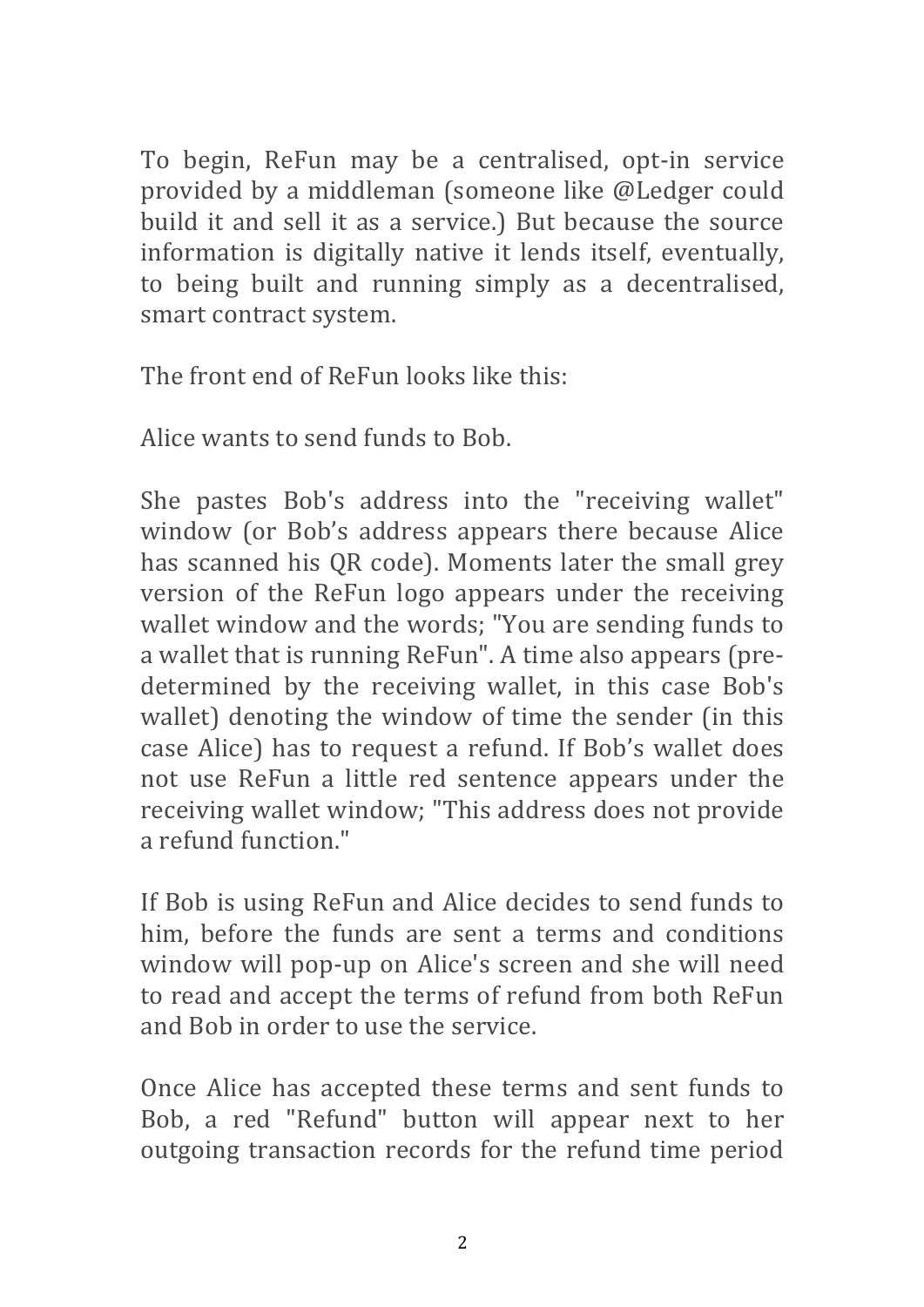Bob has assigned for this transaction. Initially, ReFun will only allow Bob's wallet to turn "on" and "off" the refund option but further iterations of ReFun will see nuanced options allow receiving wallets, like Bob's, to select different refund options according to quantity of funds, time frames, wallet addresses, IP addresses, etc.

If Alice wants to reverse the transactions (perhaps there is a problem with the goods Alice purchased from Bob or perhaps Bob's address isn't the one she meant to send funds to) Alice simply goes to her outgoing transaction records list where, if the transaction (still) meets the refund criteria set by Bob, the "Refund" button will be red and Alice can click it.

If it is past the agreed refund time frame then the red "Refund" button will be greyed out or gone.

In the case that the "Refund" button is red and Alice clicks it this action will either refund her within the next block or, if there were real world conditions set in the initial terms and conditions (ie refund is only initiated when goods are returned) those will need to be fulfilled and approved by Bob.

Either Alice or Bob will have to pay for the refund to be witnessed. This payment responsibility will be clearly defined in the terms and conditions Alice agrees to before she sends funds to Bob's ReFun covered address.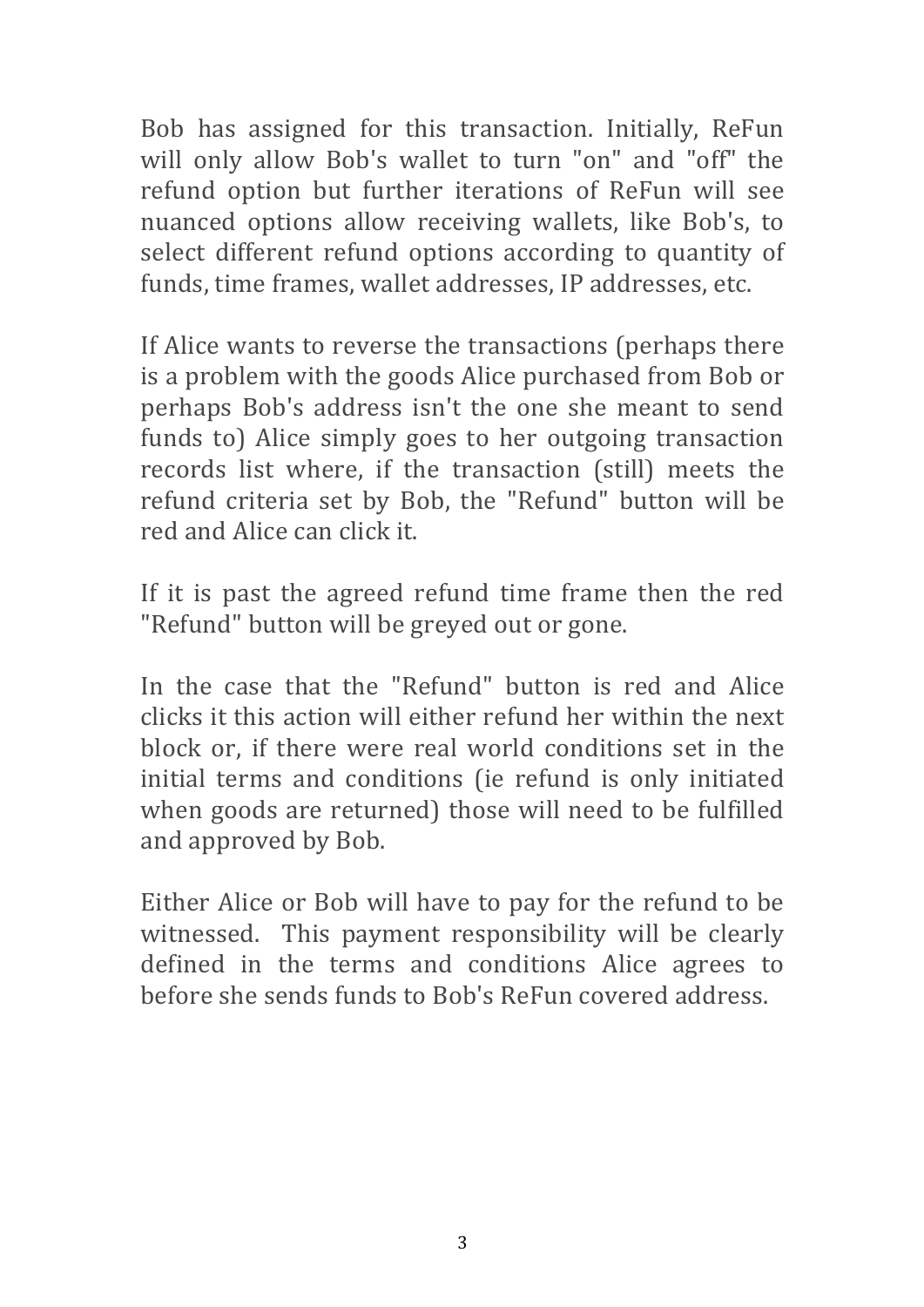## API LAYER

On the back end of ReFun, the exchange or hardware wallet being used will call the receiving wallet's address in ReFun's database and if it is not found it will return the little red sentence alerting the sender: "This address does not provide a refund function." If it is found a message will be sent requesting ReFun's logo to appear and the statement: "You are sending funds to a wallet that is running ReFun". Or if ReFunc is being used the name of the exchange or retailer will be sent.

## REFUNC

Retailers and exchanges will use the next level, more transparent, Refun naming service called ReFunc. ReFunc allows the business name to appear under the "receiving wallet" window allowing the consumer to know the name of the retailer or exchange. A small grey version of the ReFunc logo will also appear under the "receiving wallet" window.

## FUND STORAGE

Refunds are not held in escrow or by any third party. They exist in the receiver's wallet. However, the receiver, using ReFun, has given the ReFun smart contract permission to access the same amount of funds they received in order to fulfil the refund; sending the same funds back to the wallet they came from.

Because the funds are not held externally there is a chance the funds can be spent by the receiver before the